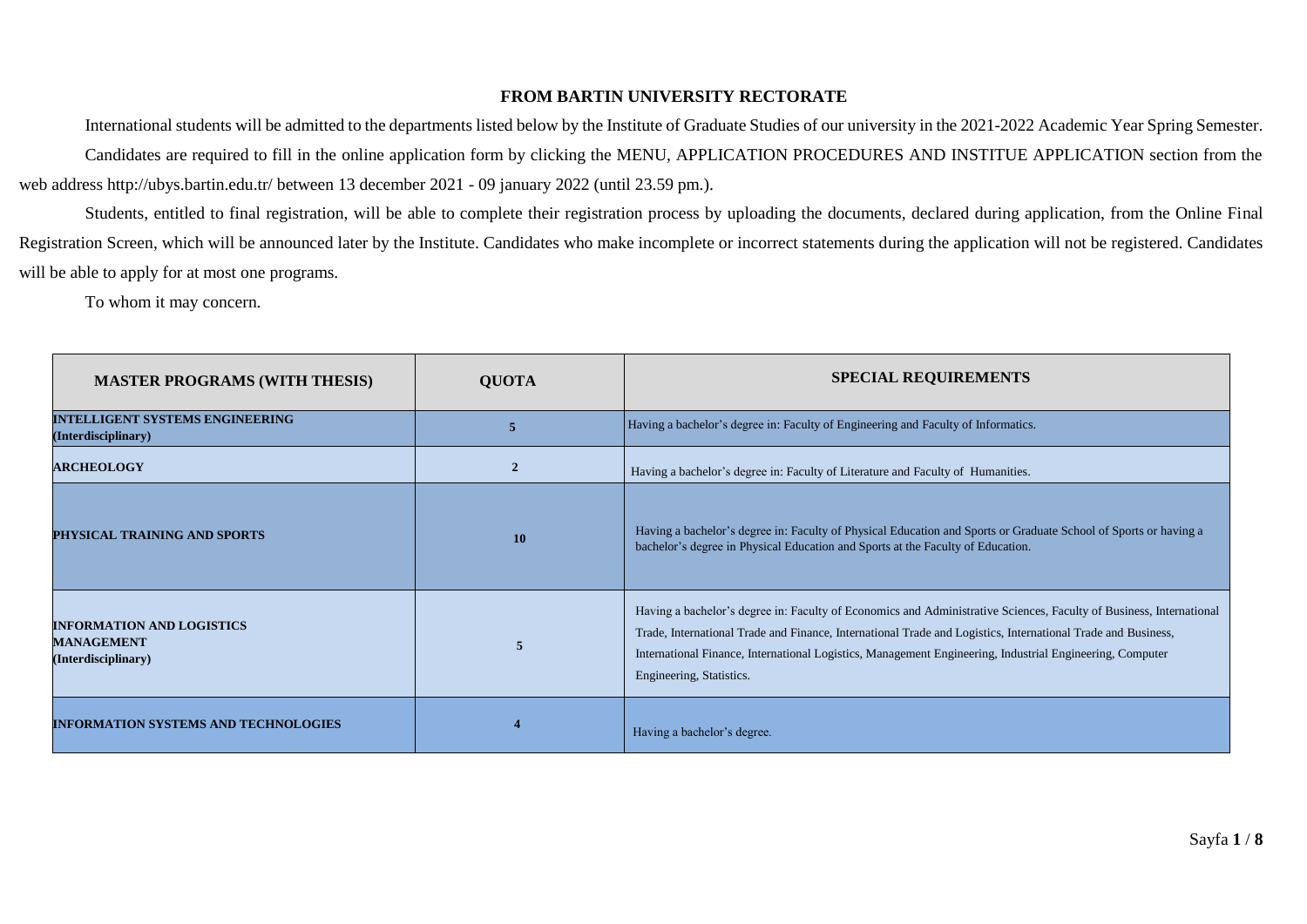| <b>REGIONAL DEVELOPMENT ECONOMY</b><br>(Interdisciplinary)                                 | $\boldsymbol{\Delta}$   | Having a bachelor's degree in: Faculty of Forestry Sciences, Faculty of Agriculture, Faculty of Engineering, Faculty of<br>Economics and Administrative Sciences and Faculty of Literature. |  |
|--------------------------------------------------------------------------------------------|-------------------------|---------------------------------------------------------------------------------------------------------------------------------------------------------------------------------------------|--|
| <b>EDUCATION SCIENCES</b><br><b>Educational Programs and Training</b>                      | $\overline{2}$          | Having a bachelor's degree in: Faculty of Education.                                                                                                                                        |  |
| <b>EDUCATION SCIENCES</b><br>Department of Lifelong Learning and Adult<br><b>Education</b> | $\overline{\mathbf{3}}$ | Having a bachelor's degree.                                                                                                                                                                 |  |
| <b>EDUCATION SCIENCES</b><br><b>Guidance and Psychological Counseling</b>                  | $\overline{2}$          | Having a bachelor's degree in: Psychological Counseling and Guadiance or Psychology.                                                                                                        |  |
| <b>PHILOSOPHY</b>                                                                          | $\overline{\mathbf{2}}$ | Having a bachelor's degree.                                                                                                                                                                 |  |
| <b>FINE ARTS EDUCATION</b><br><b>Painting-Business Training</b>                            | $\overline{2}$          | Having a bachelor's degree in Art-Business programs of Faculty of Education.                                                                                                                |  |
| <b>INFIRMARY</b><br><b>Surgical Diseases Nursing</b>                                       | $\overline{2}$          | Having a bachelor's degree from any of the Nursing Departments of the Faculty of Nursing, Faculty of Health<br>Sciences, Department of Nursing, School of Nursing and School of Health      |  |
| <b>CONSTRUCTION ENGINEERING</b>                                                            | $\overline{4}$          | Having a bachelor's degree in Civil Engineering.                                                                                                                                            |  |
| <b>BUSINESS (Companies)</b>                                                                | 5                       | Having a bachelor's degree.                                                                                                                                                                 |  |
| <b>BUSINESS</b><br><b>Accounting and Finance</b>                                           | 5                       | Having a bachelor's degree.                                                                                                                                                                 |  |
| <b>MECHANICAL ENGINEERING</b>                                                              | $\overline{5}$          | Having bachelor's degree in: Mechanical Engineering, Electrical-Electronics Engineering, Manufacturing Engineering                                                                          |  |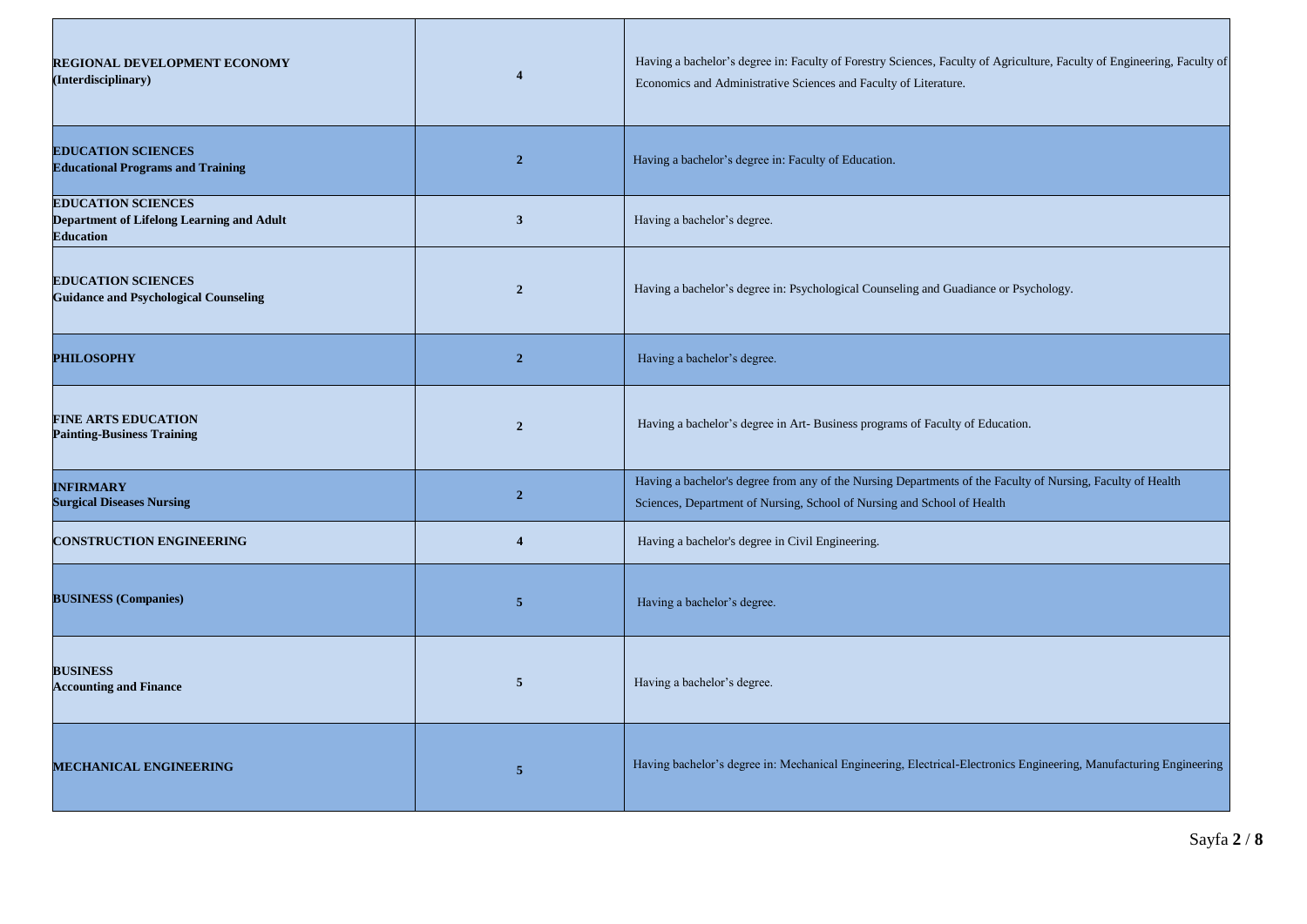| <b>MATHEMATICS</b>                                                                         | $\overline{2}$ | Having a bachelor's degree in: Mathematics                                                                                                                                                                                                                                            |  |
|--------------------------------------------------------------------------------------------|----------------|---------------------------------------------------------------------------------------------------------------------------------------------------------------------------------------------------------------------------------------------------------------------------------------|--|
| <b>MATHEMATICS AND SCIENCE EDUCATION</b><br><b>Department of Science Teacher Education</b> | $\overline{2}$ | Having a bachelor's degree in: Science Teaching, Biology Teaching, Physics Teaching, Chemistry Teaching,<br>Classroom Teaching, Biology, Physics, Chemistry.                                                                                                                          |  |
| <b>METALLURGICAL AND MATERIALS</b><br><b>ENGINEERING</b>                                   | 5              | Having a bachelor's degree in Faculty of Engineering.                                                                                                                                                                                                                                 |  |
| FOREST INDUSTRIAL ENGINEERING                                                              | 3              | Having a bachelor's degree in: Faculty of Forestry Sciences, Faculty of Engineering, Faculty of Economics and<br>Administrative Sciences and Faculty of Literature.                                                                                                                   |  |
| <b>FOREST ENGINEERING</b>                                                                  | $\overline{2}$ | Having a bachelor's degree in Faculty of Forestry Sciences.                                                                                                                                                                                                                           |  |
| <b>LANDSCAPE ARCHITECTURE</b>                                                              | $\overline{2}$ | Having a bachelor's degree in Department of Landscape Architecture, Depatrment of Urban and Regional Planning at<br>either in Faculty of Engineering, Faculty of Planning and Design, Faculty of Fine Arts and Design, Faculty of<br>Engineering, Faculty of Architecture and Design. |  |
| <b>SOCIOLOGY</b>                                                                           | $\overline{2}$ | Having a bachelor's degree in Sociology.                                                                                                                                                                                                                                              |  |
| <b>HISTORY</b>                                                                             | $\overline{2}$ | To have a bachelor's degree in History                                                                                                                                                                                                                                                |  |
| <b>BASIC ISLAMIC SCIENCES</b>                                                              | 3              | Having a bachelor's degree in: Faculty of Theology, Faculty of Islamic<br>Sciences.                                                                                                                                                                                                   |  |
| <b>PRIMARY EDUCATION</b><br><b>Classroom Teaching</b>                                      | $\overline{2}$ | Having a bachelor's degree in Faculty of Education, School Teaching or Preschool Teaching.                                                                                                                                                                                            |  |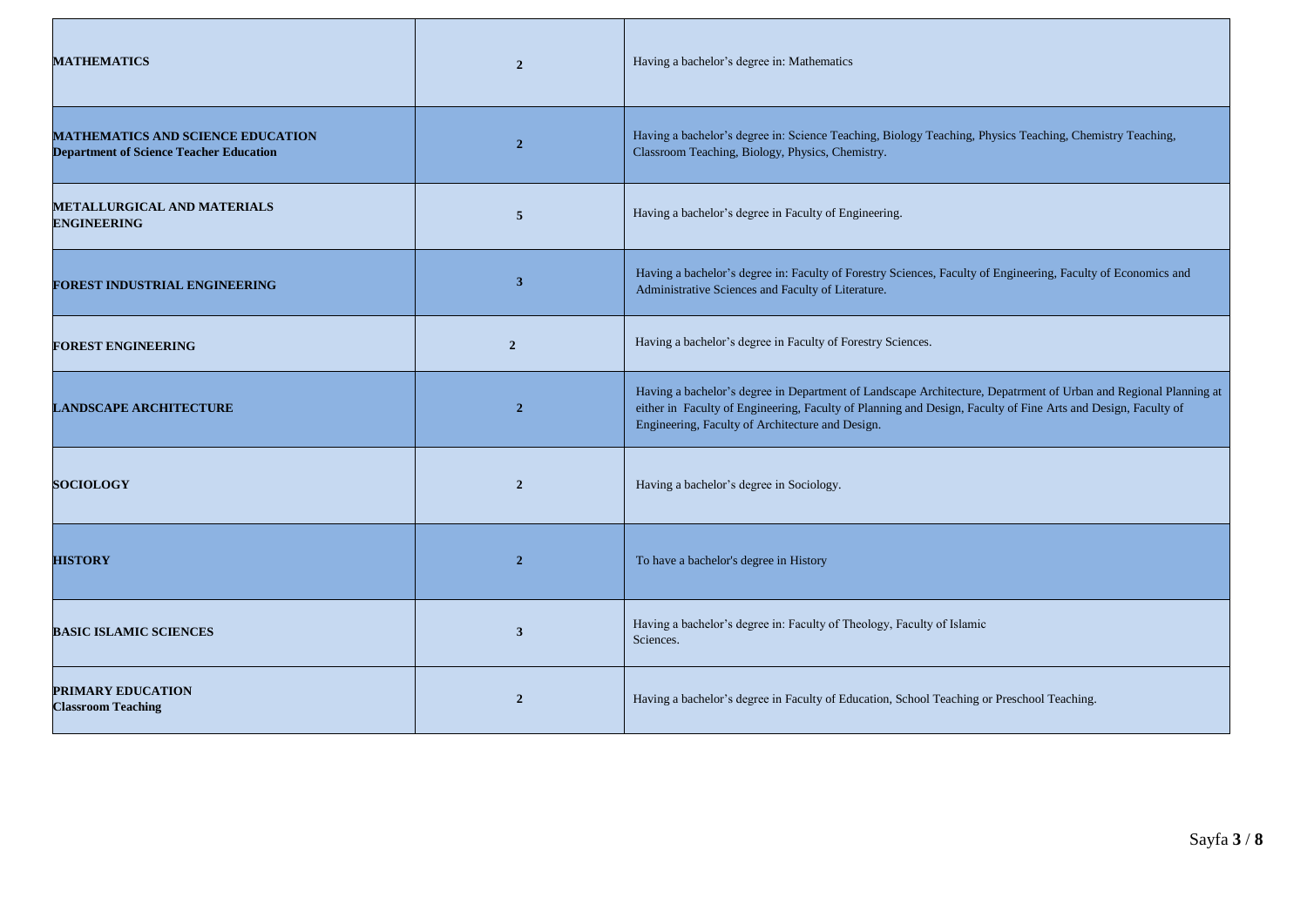| TURKISH LANGUAGE AND LITERATURE                                         | $\overline{5}$ | Having a bachelor's degree.                             |
|-------------------------------------------------------------------------|----------------|---------------------------------------------------------|
| TURKISH AND SOCIAL SCIENCES TEACHING<br><b>Social Sciences Teaching</b> | $\overline{2}$ | Having a bachelor's degree in Social Sciences Teaching. |
| TURKISH AND SOCIAL SCIENCES TEACHING<br><b>Turkish Teaching</b>         | $\overline{2}$ | Having a bachelor's degree in Turkish Teaching.         |
| TURKISH TEACHING TO FOREIGNERS<br>(Interdisciplinary)                   | $\overline{2}$ | Having a bachelor's degree.                             |

| <b>PhD PROGRAMS</b>                                                   | <b>QUOTA</b> | <b>SPECIAL REQUIREMENTS</b>                                                             |  |
|-----------------------------------------------------------------------|--------------|-----------------------------------------------------------------------------------------|--|
| <b>EDUCATION SCIENCES</b><br><b>Educational Programs and Training</b> |              | Having a master's degree a with thesis in Education Programmes and Teaching Department. |  |
| <b>PHILOSOPHY</b>                                                     |              | Having a master's degree with a thesis.                                                 |  |
| <b>CONSTRUCTION ENGINEERING</b>                                       |              | Having a bachelor's degree or a master's degree with a thesis in Civil Engineering.     |  |
| <b>BUSINESS (Company)</b>                                             |              | Having a master's degree with thesis.                                                   |  |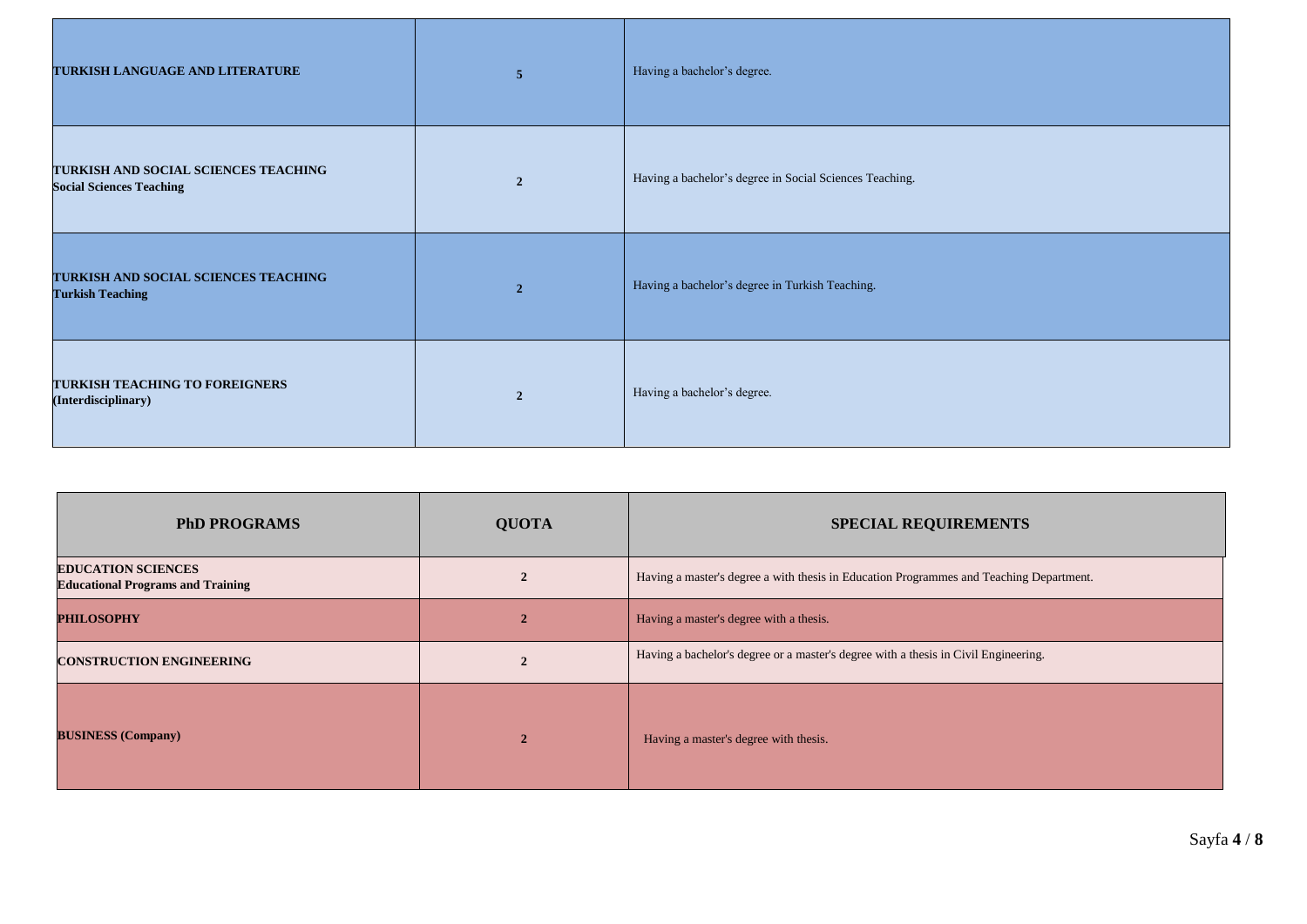| <b>MECHANICAL ENGINEERING</b>          |               | Having a bachelor's degree, or master's degree with thesis of any of the following departments: Mechanical<br>Engineering, Electrical-Electronics Engineering, Manufacturing Engineering                                                          |  |
|----------------------------------------|---------------|---------------------------------------------------------------------------------------------------------------------------------------------------------------------------------------------------------------------------------------------------|--|
| <b>MATHEMATICS</b>                     |               | To be a graduate of the Department of Mathematics with thesis.                                                                                                                                                                                    |  |
| <b>FOREST INDUSTRIAL ENGINEERING</b>   |               | Having a master's degree with thesis of any of the following departments: Faculty of Forestry Sciences, Faculty of<br>Engineering, Faculty of Economics and Administrative Sciences and Faculty of Literature.                                    |  |
| <b>FOREST ENGINEERING</b>              | 2             | Having a master's degree with thesis in Faculty of Forestry Sciences                                                                                                                                                                              |  |
| <b>LANDSCAPE ARCHITECTURE</b>          | $\mathcal{D}$ | Having a master's degree in Department of Landscape Architecture, Depatrment of Urban and Regional Planning at<br>either in Faculty of Planning and Design, Faculty of Fine Arts and Design, Engineering, Faculty of Architecture and<br>Desingn. |  |
| <b>TURKISH LANGUAGE AND LITERATURE</b> | 5             | Having a master's degree with thesis in Turkish Language and Literature.                                                                                                                                                                          |  |

| <b>MASTER PROGRAMS</b><br>(WITHOUT THESIS)                                    | <b>QUOTA</b>   | <b>SPECIAL REQUIREMENTS</b> |  |
|-------------------------------------------------------------------------------|----------------|-----------------------------|--|
| <b>Educational Sciences</b><br><b>Life-Long Learning and Adult Education</b>  | 5              | Having a bachelor's degree. |  |
| <b>DISTANCE TEACHING</b><br><b>MASTER'S PROGRAMS WITHOUT</b><br><b>THESIS</b> | <b>QUOTA</b>   | <b>SPECIAL REQUIREMENTS</b> |  |
| <b>ENTREPRENEURSHIP</b>                                                       | $\overline{2}$ | Having a bachelor's degree. |  |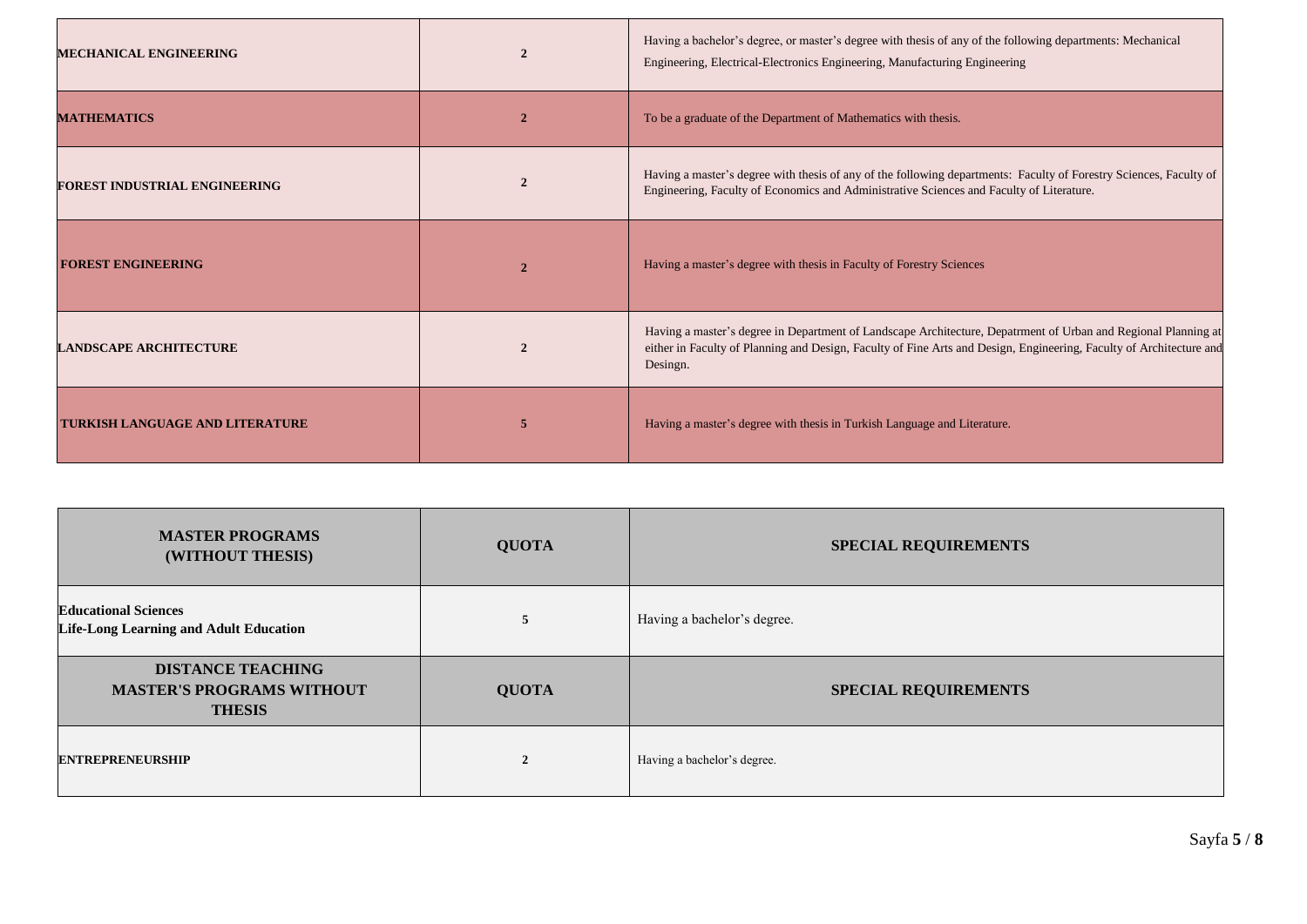| <b>BUSINESS (Company)</b>             | 3                  | Having a bachelor's degree.                      |
|---------------------------------------|--------------------|--------------------------------------------------|
| <b>FOREST INDUSTRY ENGINEERING</b>    | $\rightarrow$<br>Z | Having a bachelor's degree.                      |
| <b>FOREST ENGINEERING</b>             | $\mathbf{2}$       | Having a bachelor's degree in Forest Enginering. |
| <b>MANAGEMENT INFORMATION SYSTEMS</b> | 3                  | Having a bachelor's degree.                      |

## **A) Requirements for the master's Program with Thesis**

**a)** To have a bachelor's degree.

**b)** Turkish language requirement is not required for the application. Those having a Turkish proficiency certificate among the candidates who are entitled to final registration are registered; Candidates without a Turkish proficiency certificate are given a preparation period of two semesters at most. This period is not counted for the education period of the master's program. At the end of this period,students who do not meet the language requirement are dismissed from the University.

**c)** Turkish language requirement is not required for internationalstudent candidates who can submit a document that they have completed their undergraduate studies at a university, in which the teaching language is Turkish.

 **d)** To fulfill the conditions specified in special conditions.

#### **B) Requirements for the Doctoral (Ph.D.) Program**

**a**) To have a master's degree..

**b)** Those who apply to the doctoral (Ph.D.) program with an undergraduate degree must have a minimum GPA (in bachelor's degree) of 3.00 out of 4.00.

**c)** Turkish language requirement is not required for the application. Those having a Turkish proficiency certificate among the candidates who are entitled to final registration are registered; Candidates without a Turkish proficiency certificate are given a preparation period of two semesters at most. This period is not counted for the education period of the master's program. At the end of this period, students who do not meet the language requirement are dismissed from the University.

**d)** Turkish language requirement is not required for International Student candidates who can submit a document that they have completed their undergraduate or graduate studies at a university, in which the teaching language is Turkish.

**e)** To have at least 55 points taken, apart from their native language, in the last 5 years from YDS, YÖKDİL, and other the international foreign language exams accepted as equivalent by Turkish Council for Higher Education (YÖK) in the acceptance of students to the doctorate program.

**f)** To fulfill the conditions specified in special conditions.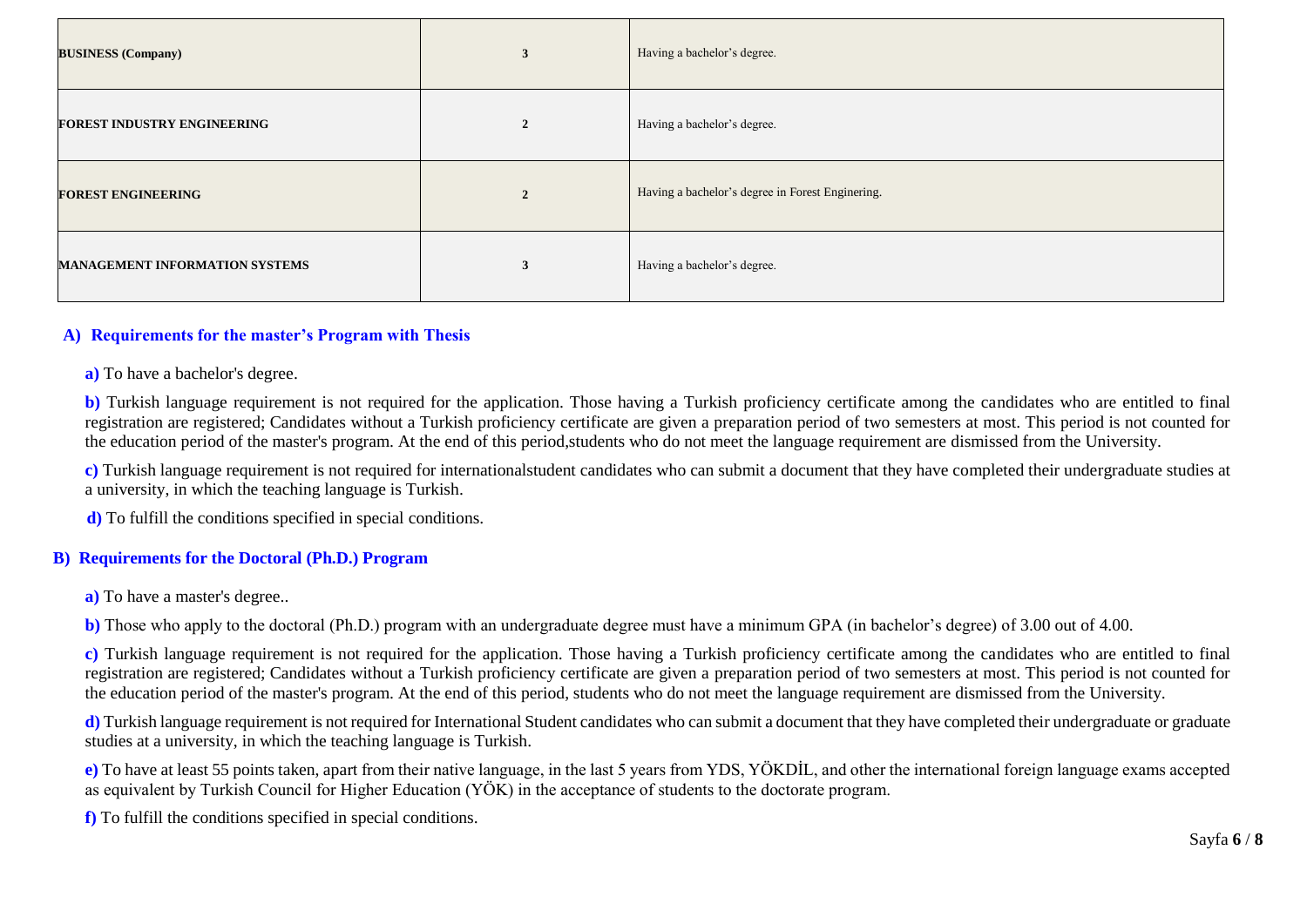# **C) Requirements for the Non-Thesis Master's Program**

## **a)** To have a bachelor's degree.

**b**) Turkish language requirement is not required for the application. Those having a Turkish proficiency certificate among the candidates who are entitled to final registration are registered; Candidates without a Turkish proficiency certificate are given a preparation period of two semesters at most. This period is not counted for the education period of the master's program. At the end of this period, students who do not meet the language requirement are dismissed from the University.

**c)** Turkish language requirement is not required for international student candidates who can submit a document that they have completed their undergraduate studies at a university, in which the teaching language is Turkish.

**d)** To fulfill the conditions specified in special conditions.

# **D) Online Application**

- **a)** Online applications will be made between 13 December 2021 09 January 2022 through the application tab at the institute's web page on ubys.bartin.edu.tr.
- **b)** Candidates can be able to apply to only one program.
- **c)** During the application, the candidates must enter their information correctly and completely. The declarations of the candidates will be considered as the basis and

the final registration process of the candidates who make false or incomplete statements will not be made.

**d)** The approval or rejection status of the applications can be checked on the application screen and e-mail addresses. Candidates are required to check their approval status during the application period, and they need to update their application if there is an editable reason for the refusal.

#### **E) Evaluation and Student Admission**

- **a) In admission to master's Education with Thesis;** It is accepted to master's programs with thesis within the quota according to the undergraduate GPA.
- **b)** In admission to Doctoral (Ph.D.) Education; Graduate with thesis is accepted to doctorate programs within the quota, by calculating 70% of the cumulative grade point average of graduate with thesis program and 30% of the foreign language score of YDS, YÖKDİL or other exam accepted as equivalent by Turkish Council for Higher Education (YÖK)
- **c)** In Admission to Non-Thesis Master's Education, Undergraduate GPA is accepted to non-thesis master's programs within the quota for the distance education.